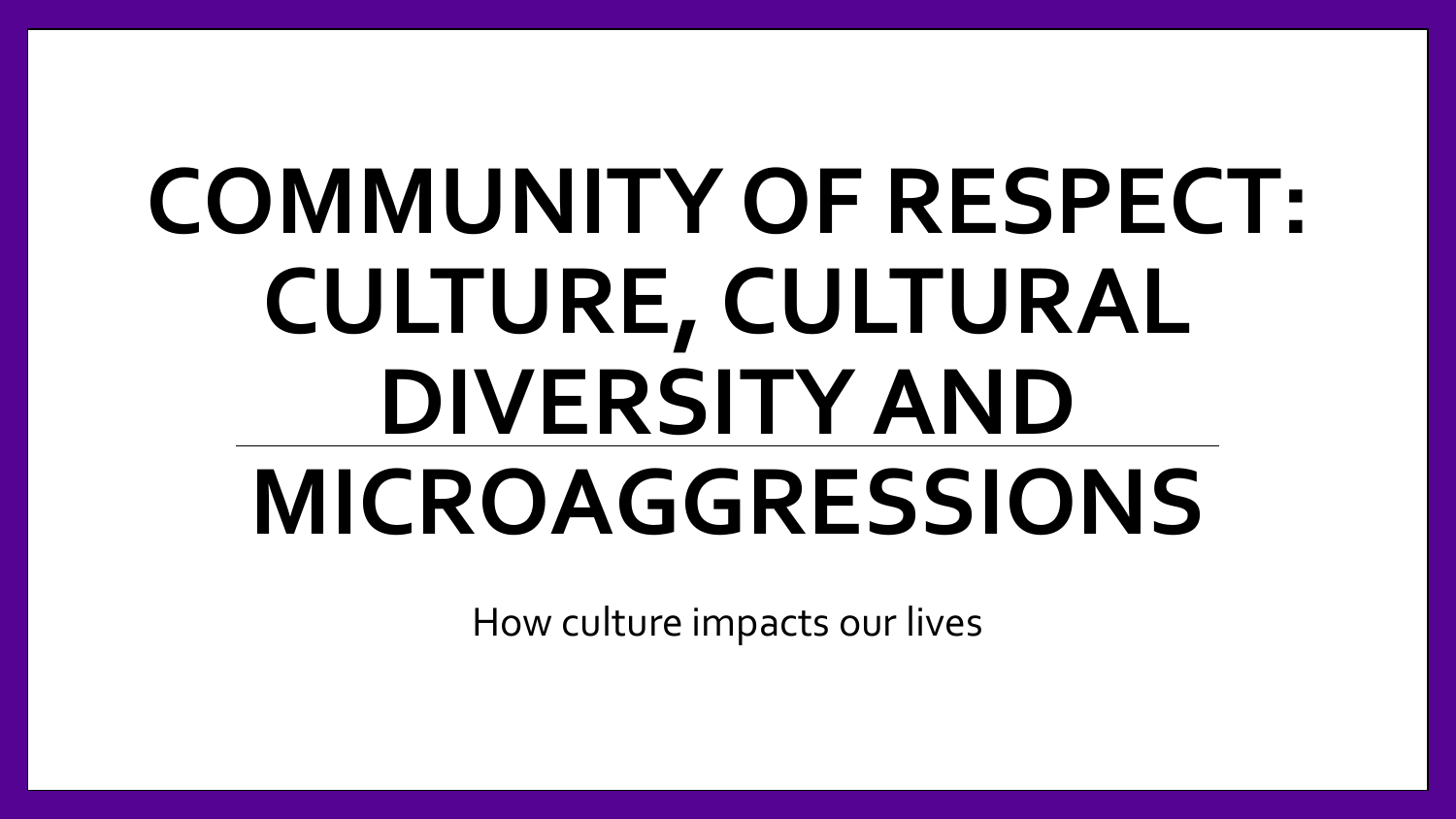- Culture
	- the relatively stable set of inner values and beliefs generally held by groups of people in countries or regions and the noticeable impact those values and beliefs have on one's outward behaviors and environment. It is not something you are born with but something you are born into and learn through imitation or teaching; like the software programming for our human self (the hardware); the story we tell ourselves about ourselves; what people need to know to function well in any society.
	- CulturalValues
- Stereotypes
	- Usually a negative statement made about a group of people; they emerge when we apply one behavior to a whole group; an oversimplification.
- Unintended Bias
	- Your background, personal experiences, societal stereotypes and cultural context can have an impact on your decisions and actions without you realizing. Implicit or **unconscious bias** happens by our brains making incredibly quick judgments and assessments of people and situations without us realizing. These biases may be based upon the culture one belongs to and may include stereotypes.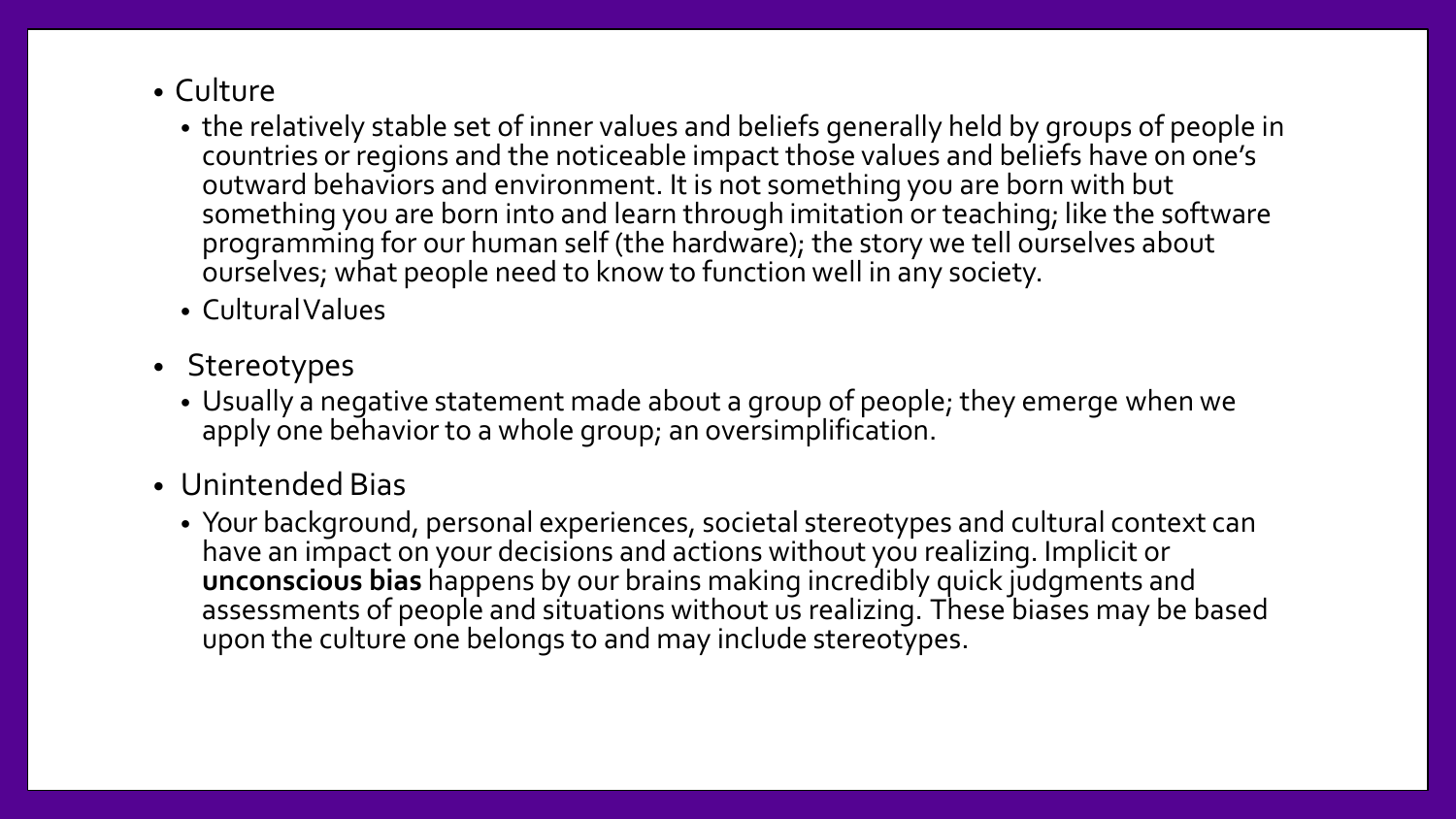https://www.yout [ube.com/watch?v](https://www.youtube.com/watch?v=57KW6RO8Rcs) [=57KW6RO8Rcs](https://www.youtube.com/watch?v=57KW6RO8Rcs)

### Explicit Culture: **Behaviors**

**Implicit Culture: Communication Styles of Interaction/** Relationships **Preferences** 

**World Views**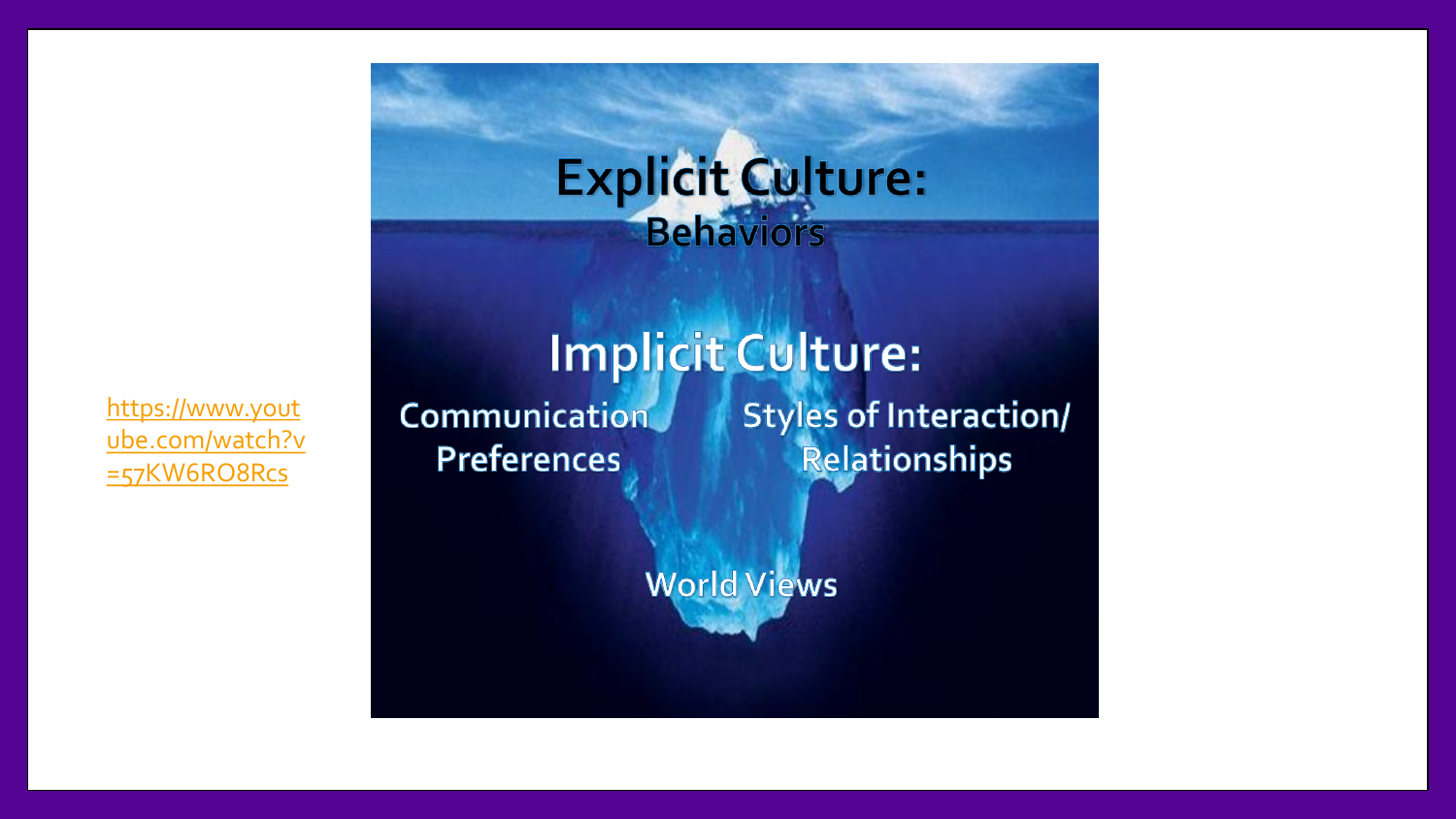### American Subcultures





[https://www.facebook.com/charlieberensTV/video](https://www.facebook.com/charlieberensTV/videos/1120022195056200/)  s/1120022195056200/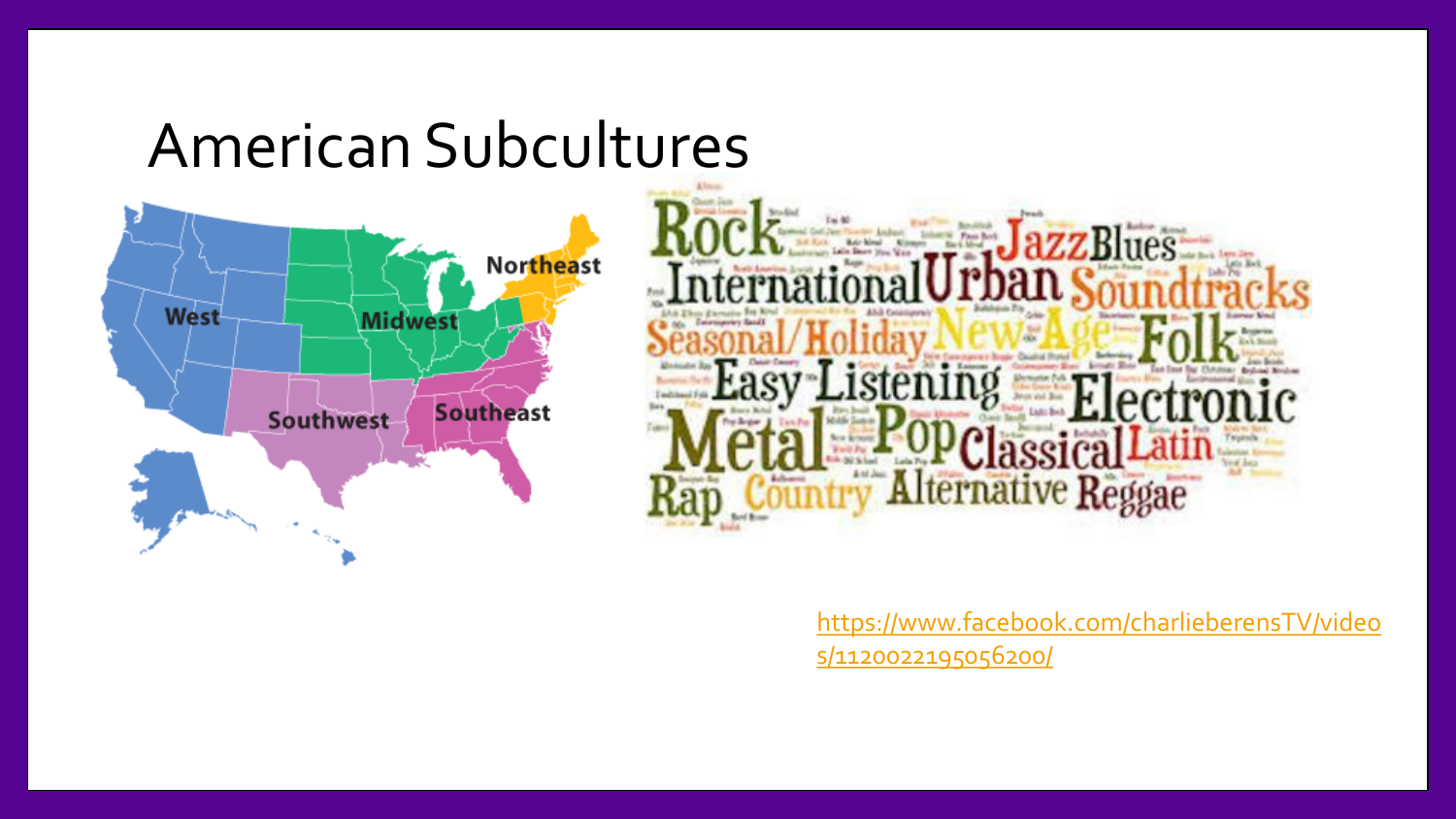

Principles or qualities that a group of people will tend to see as good, right or worthwhile.

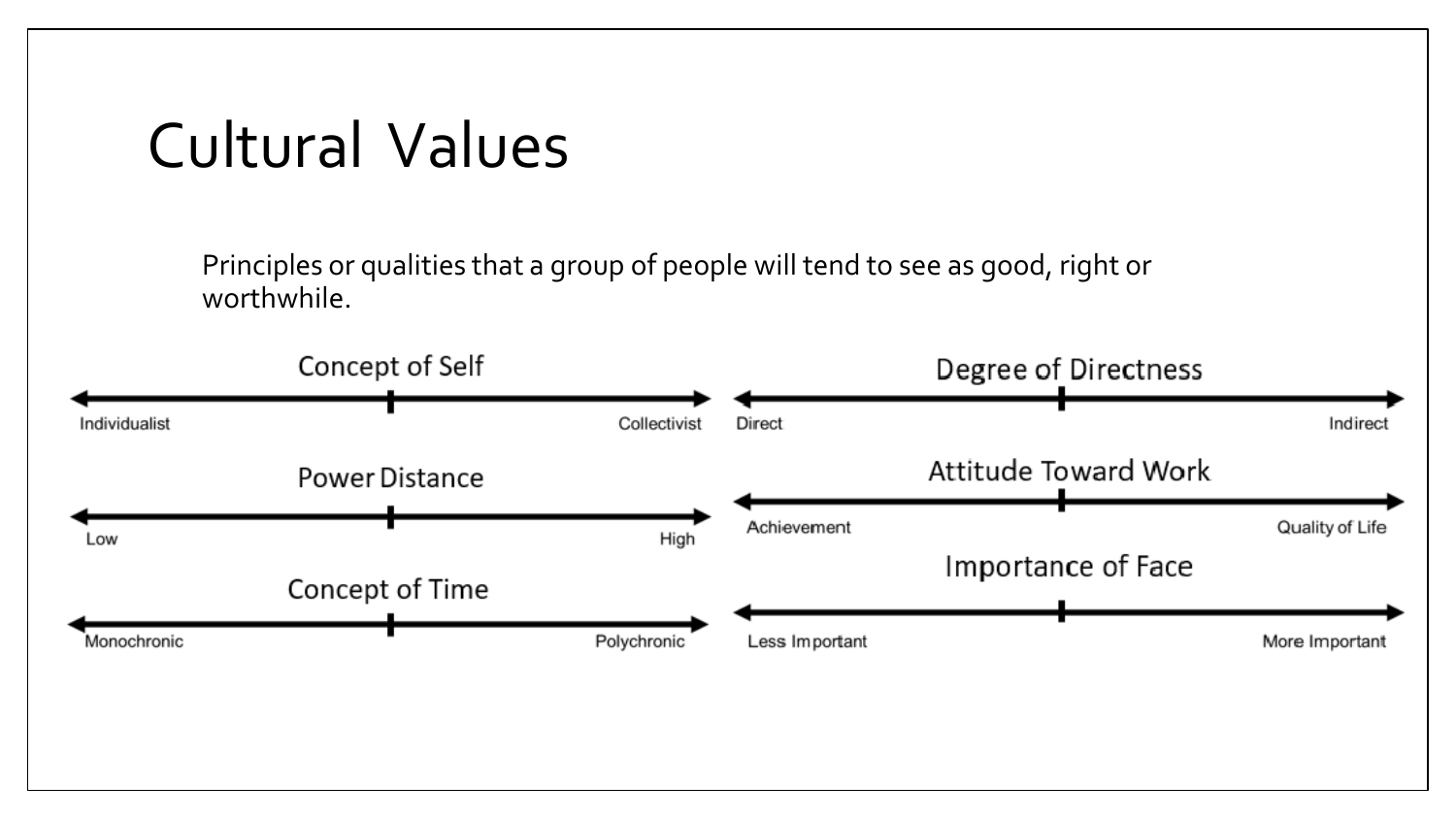### **Stereotypes**

• Usually a negative statement made about a group of people; they emerge when we apply one behavior to a whole group; an oversimplification.

**Generalizations**: looking at a large number of people and drawing certain conclusions from what we see; often an oversimplified view; becomes damaging when it is too broad, out of date, or the information we use to form the generalization contains biases. Some generalizations are based on scientific researcher and can, therefore, be reliable (but not foolproof) statements about cultural tendencies.

**3 Types**: Anchor, Confirmation and Availability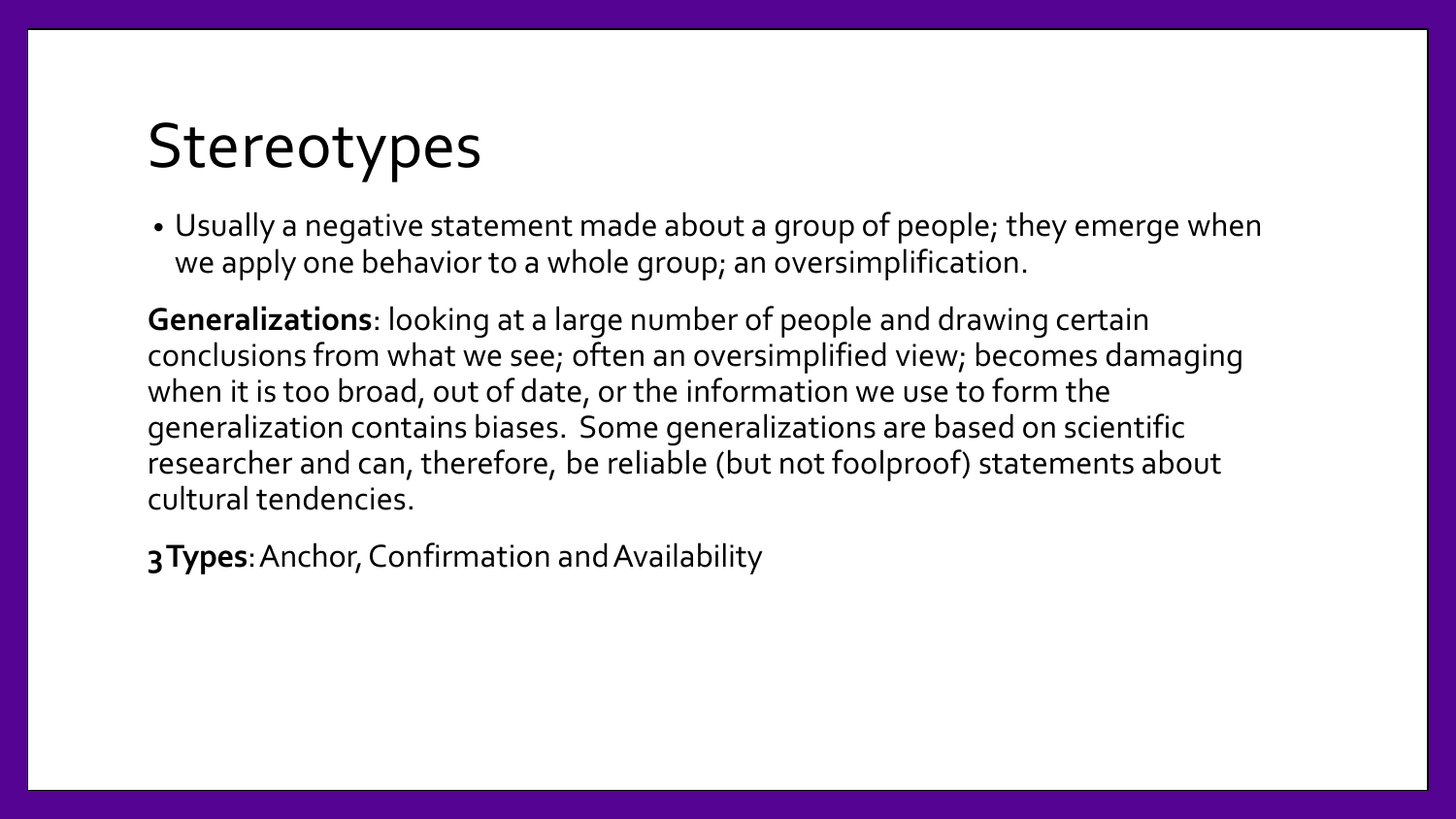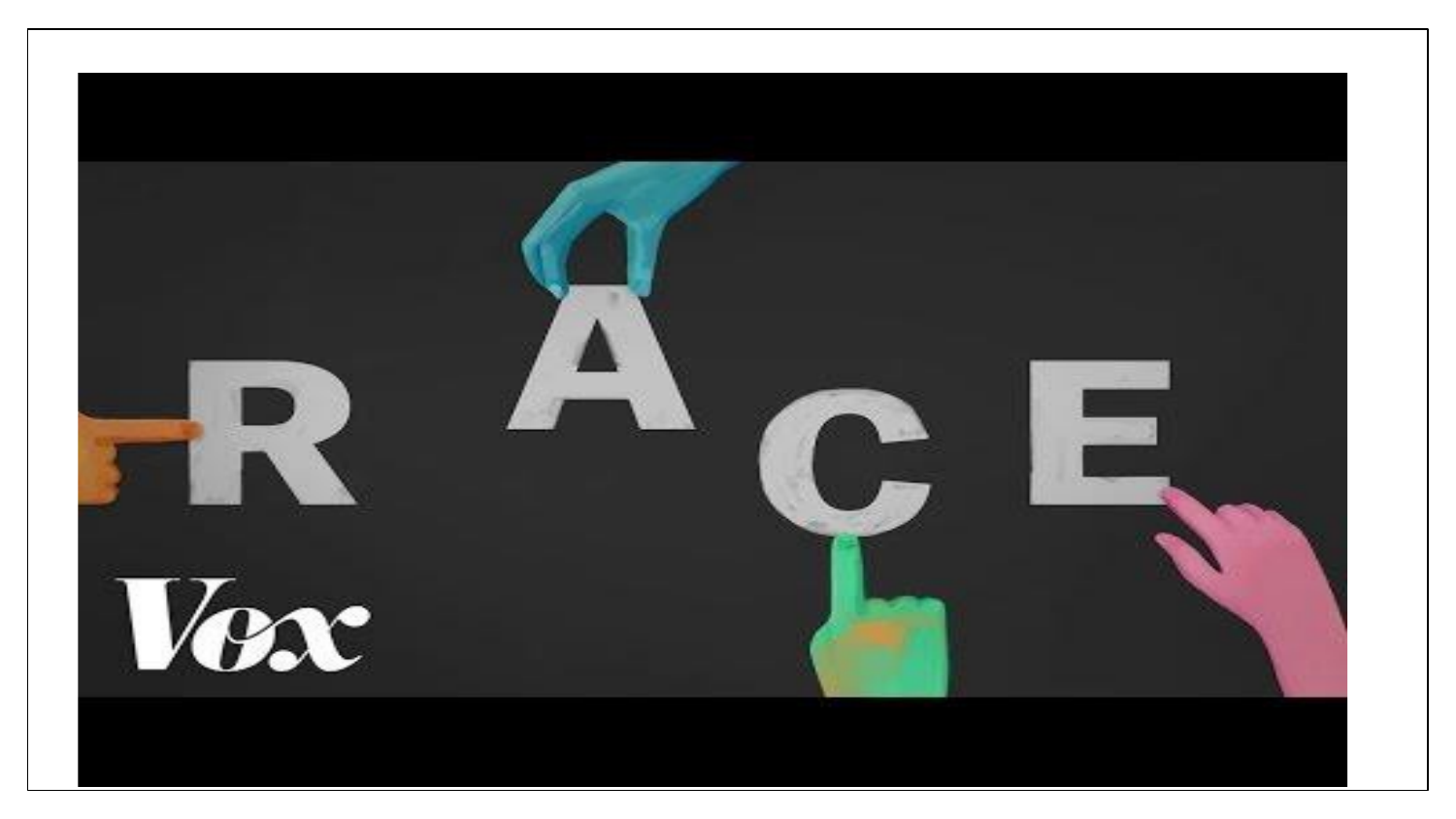### Unintended Bias

- Your background, personal experiences, societal stereotypes and cultural context can have an impact on your decisions and actions without you realizing. Implicit or **unconscious bias** happens by our brains making incredibly quick judgments and assessments of people and situations without us realizing These biases may be based upon the culture one belongs to and may include stereotypes.
- Biases are often unintentional
- WeALL make assumptions.
- Acknowledgement of unconscious influences can help overcome them.

PBJ implicit bias video [https://www.womenshealthmag.com/life/a32745827/im](https://www.womenshealthmag.com/life/a32745827/implicit-bias-video-peanut-butter-jelly/) plicit-bias-video-peanut-butter-jelly/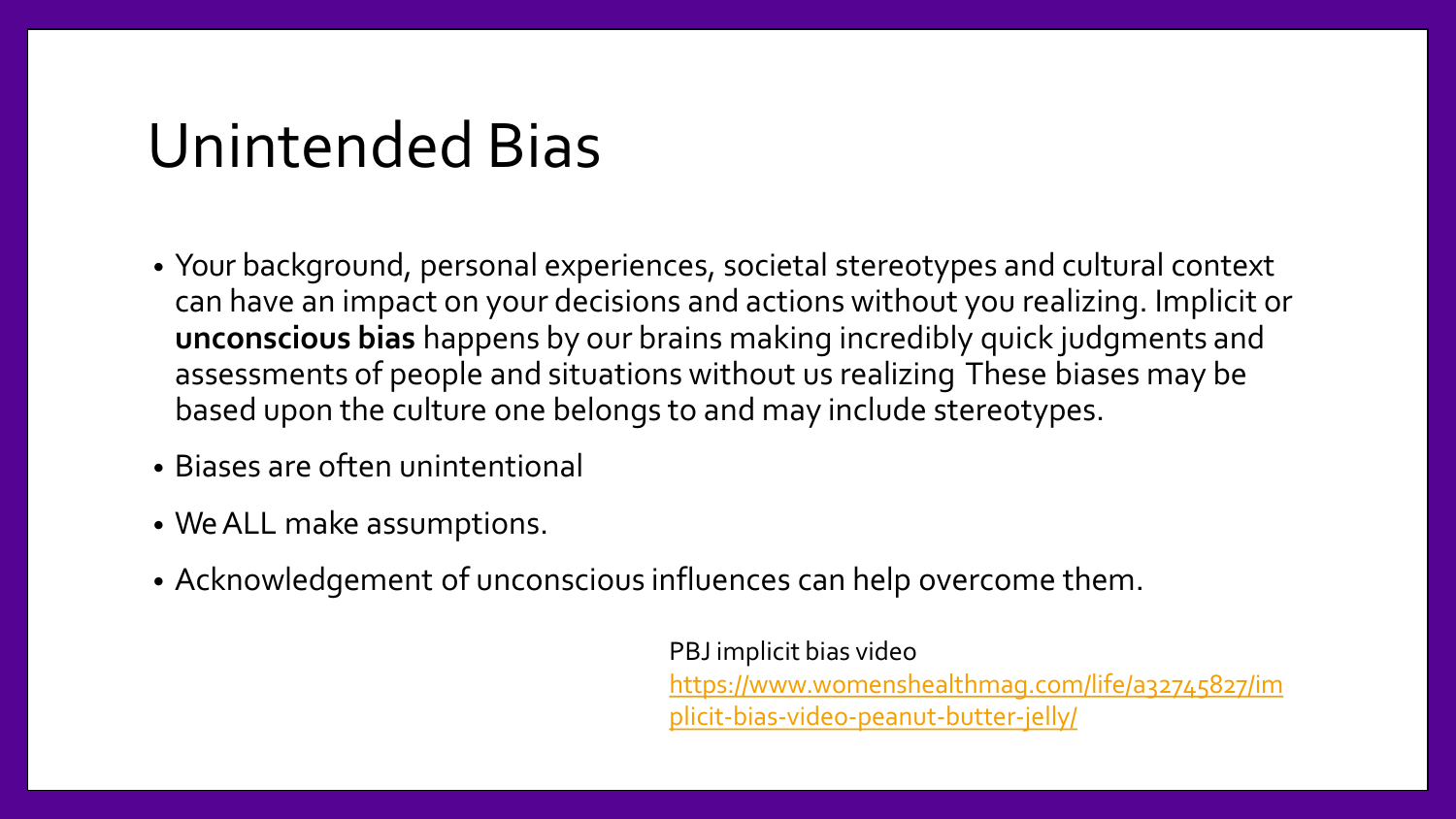#### • **Microaggression**

• The everyday comments, slights, or snubs that may be intentional or unintentional, and communicate hostile, derogatory, or negative messages to target a person solely based on a person's affiliation with a marginalized group.

#### • **CulturalAppropriation**

- The adoption of elements from a culture by those who do not identify with that culture.
	- *Ex:Using a culture as a Halloween costume.*

#### • **Microassault**

- Overt discrimination characterized primarily by a verbal or nonverbal attack meant to hurt the intended victim through name-calling, avoidant behavior, or purposeful discriminatory actions.
	- *Ex:"You people…"*

#### • **Microinsults**

- Comments that communicate the demographic group is not accepted and that person is a slight exceptions to the stereotype. It's an insult even though the perpetrator feels it is a complement.
	- *Ex: "How did you manage to get into that college?"*

#### • **Microinvalidations**

- Comment or action that dismisses the experiences of historically disadvantaged group members. [c](https://www.youtube.com/watch?v=3HKXMYMkbgc)
	- *Ex:* "*I don't see color"* Grocery store

[color blind](https://www.youtube.com/watch?v=3HKXMYMkbgc) 

<https://www.youtube.com/watch?v=Wf9QBnPK6Yg>

[https://www.youtube.com/watch?v=3HKXMYMkbg](https://www.youtube.com/watch?v=3HKXMYMkbgc)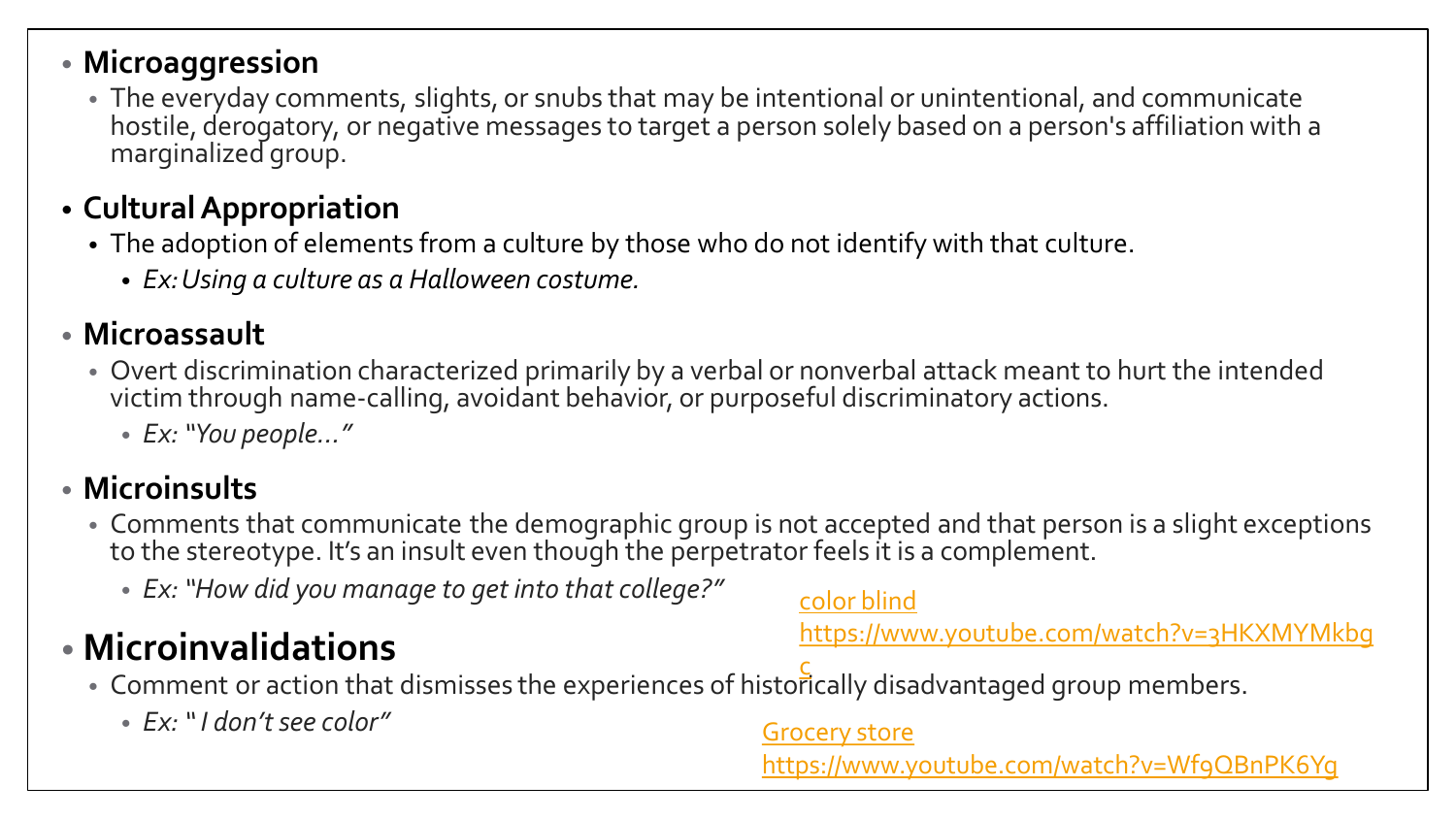"Even the most well-intentioned person unwittingly allows unconscious thoughts and feelings to influence apparently objective decisions."

-Mahzarin R. Banaji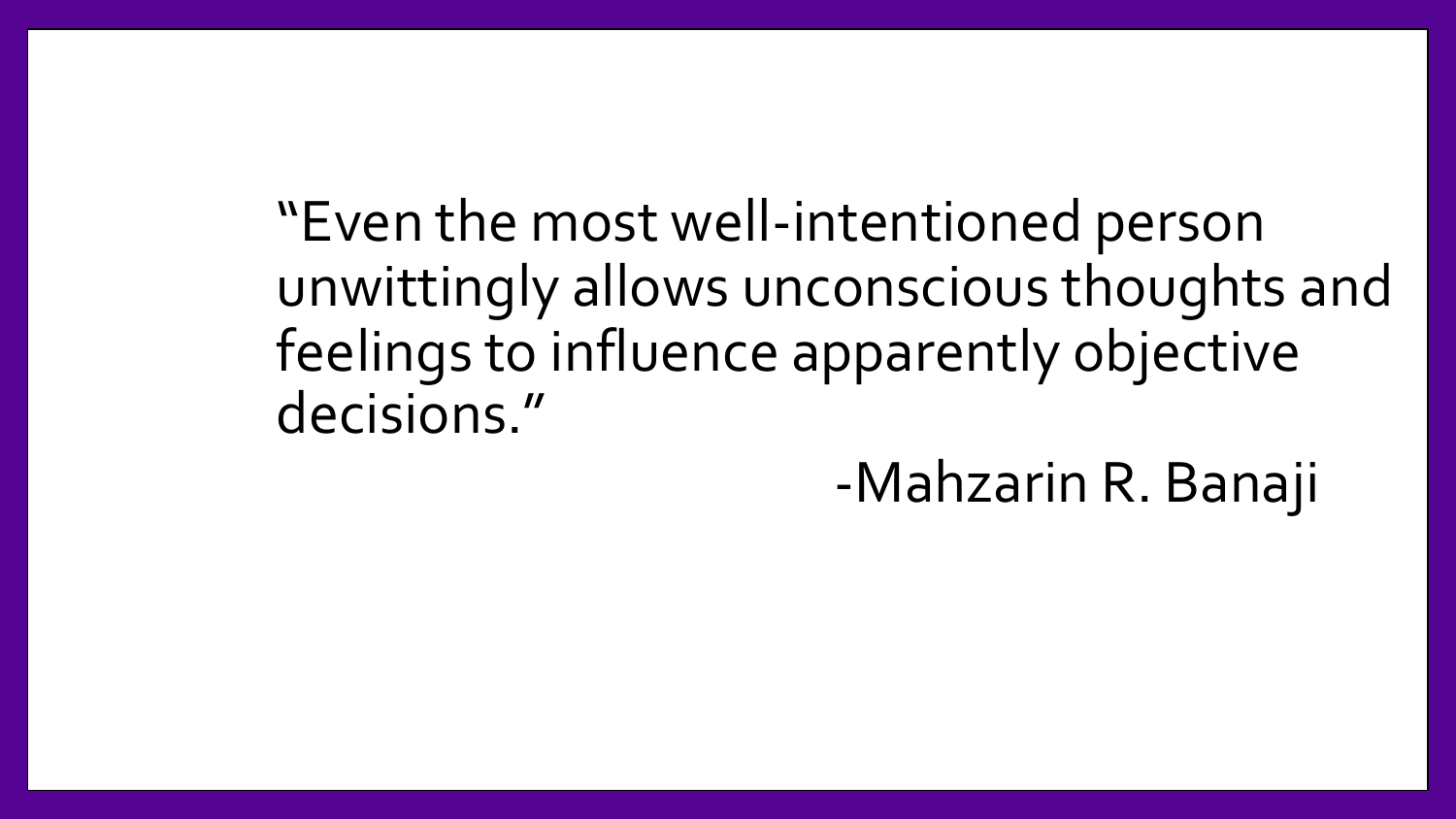# High and Low Context Cultures

| <b>Low-Context Cultures</b>                                      | <b>High-Context Cultures</b>                                                                       |
|------------------------------------------------------------------|----------------------------------------------------------------------------------------------------|
| "Say what you mean<br>and mean what you<br>say." Speak directly. | "You can't understand<br>what's being said until<br>you learn how things are<br>done around here." |
| Direct, first-person                                             | Indirect communication                                                                             |
| communication is                                                 | (using intermediaries) is                                                                          |
| preferred;                                                       | preferred;                                                                                         |
| Words are usually                                                | Words alone are not                                                                                |
| enough to communicate                                            | enough to grasp                                                                                    |
| what you mean;                                                   | meaning;                                                                                           |
| Truthfulness is expected,                                        | Truth is flexible and                                                                              |
| regardless of the                                                | secondary to honor and                                                                             |
| consequences.                                                    | other factors                                                                                      |

- There are differences in communication style across cultures.
- Some cultures are very explicit, while others tend to use more indirect methods of communication.

[•High and Low Context Cultures](#page-0-0) <https://www.youtube.com/watch?v=qKViQSnW-UA>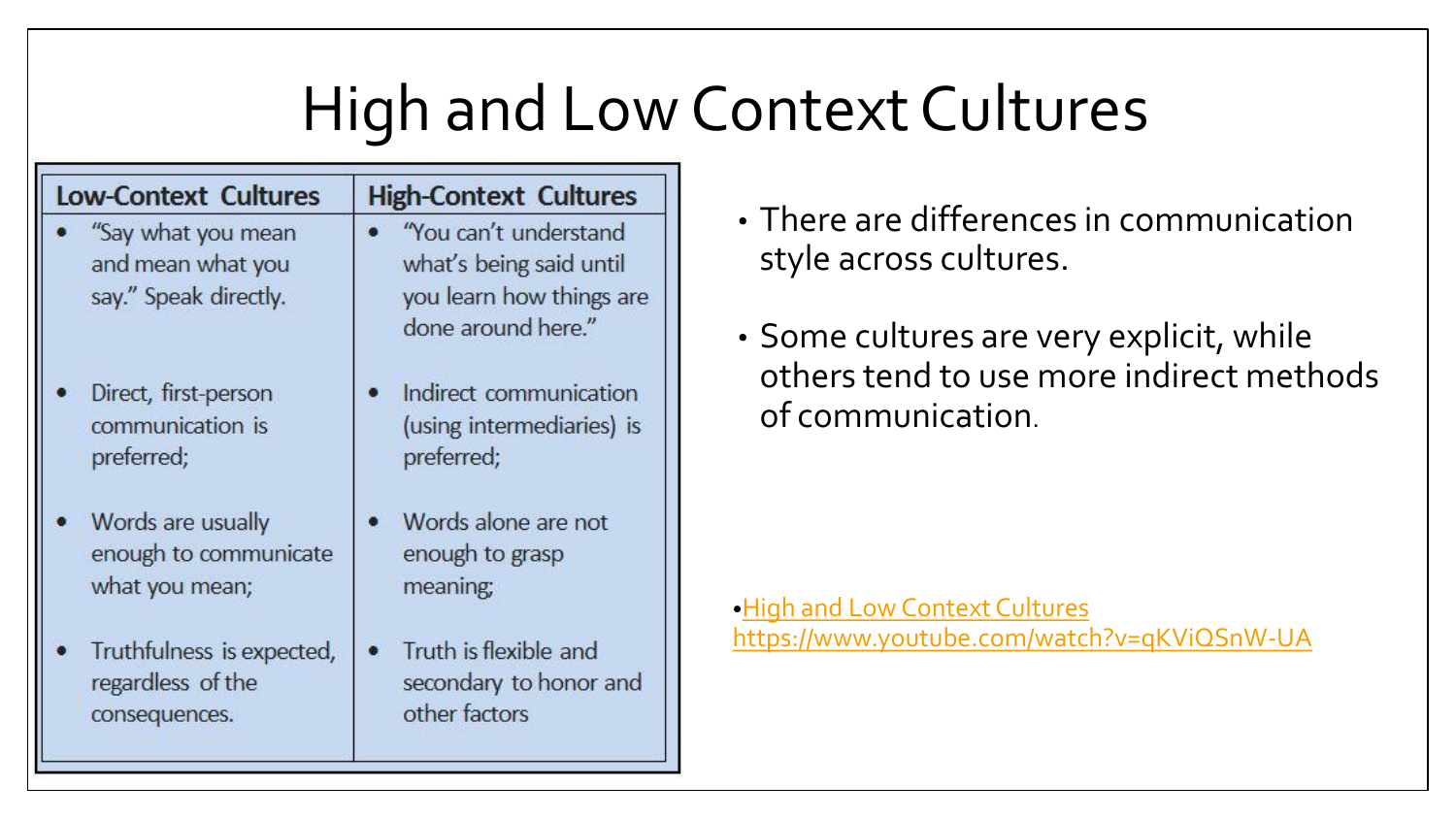### How to Recognize Biases and Overcome Them

- Acknowledge that we all have them
- Call them out and address them in conversation
- Constant self-correction
	- Frequent insistence on "show me the evidence" and being able to defend every decision.
- Ground rules to regulate the process.
- No overloading or rushing.
- Applying evaluation criteria **consistently**.
- Periodically evaluating judgments to see if bias has influenced a decision.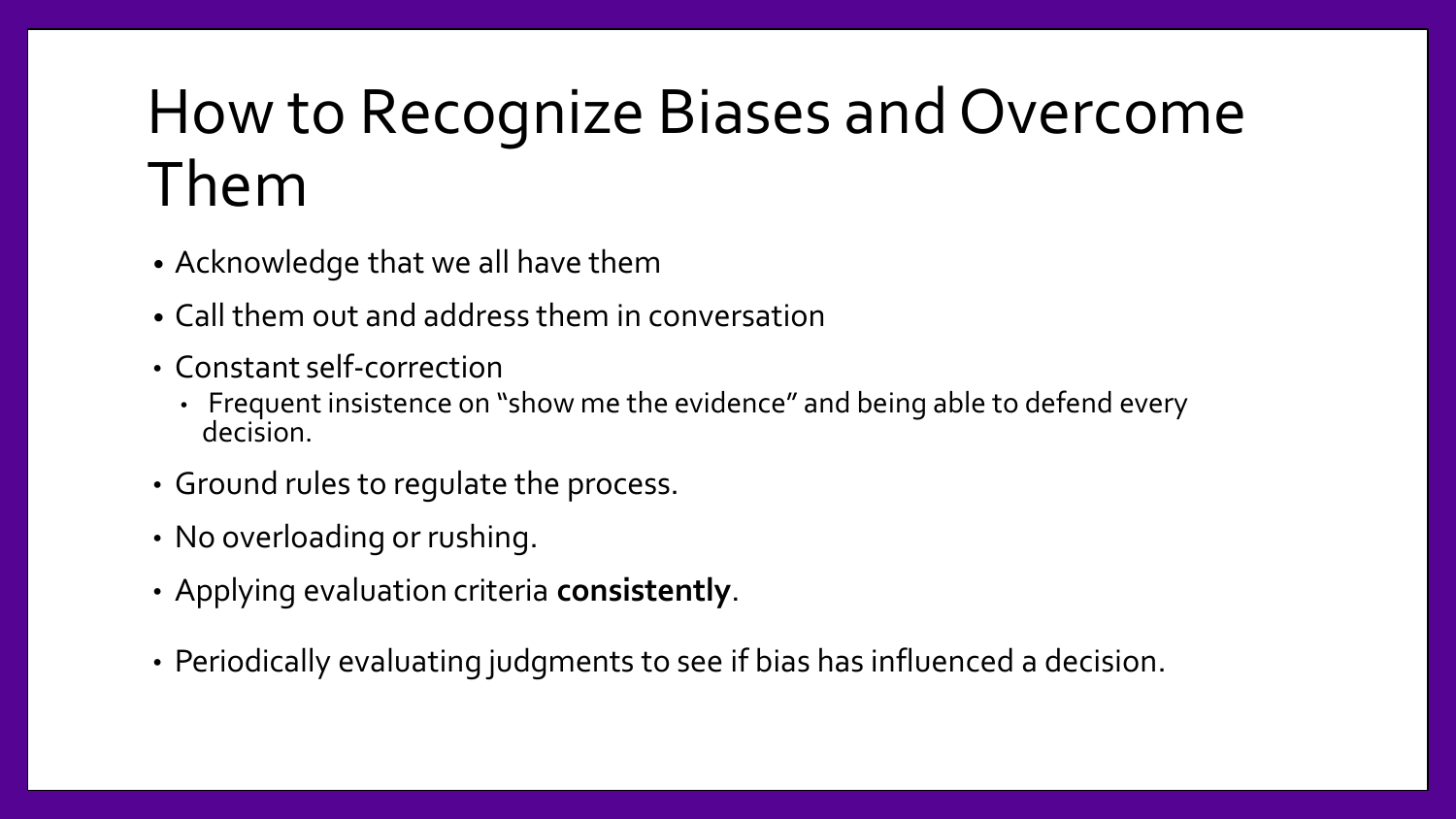### How to overcome communication barriers

- Paraphrase use different words/sentence structures
- Avoid informal English
- Remove "softeners" from your speech
- Check often for understanding
- Nodding (for the listener), saying "mm-hmm" may only signal "I am listening"
- Write information down
- On the phone spell out works
	- Follow up with email
- Consider Non-Verbal Communication styles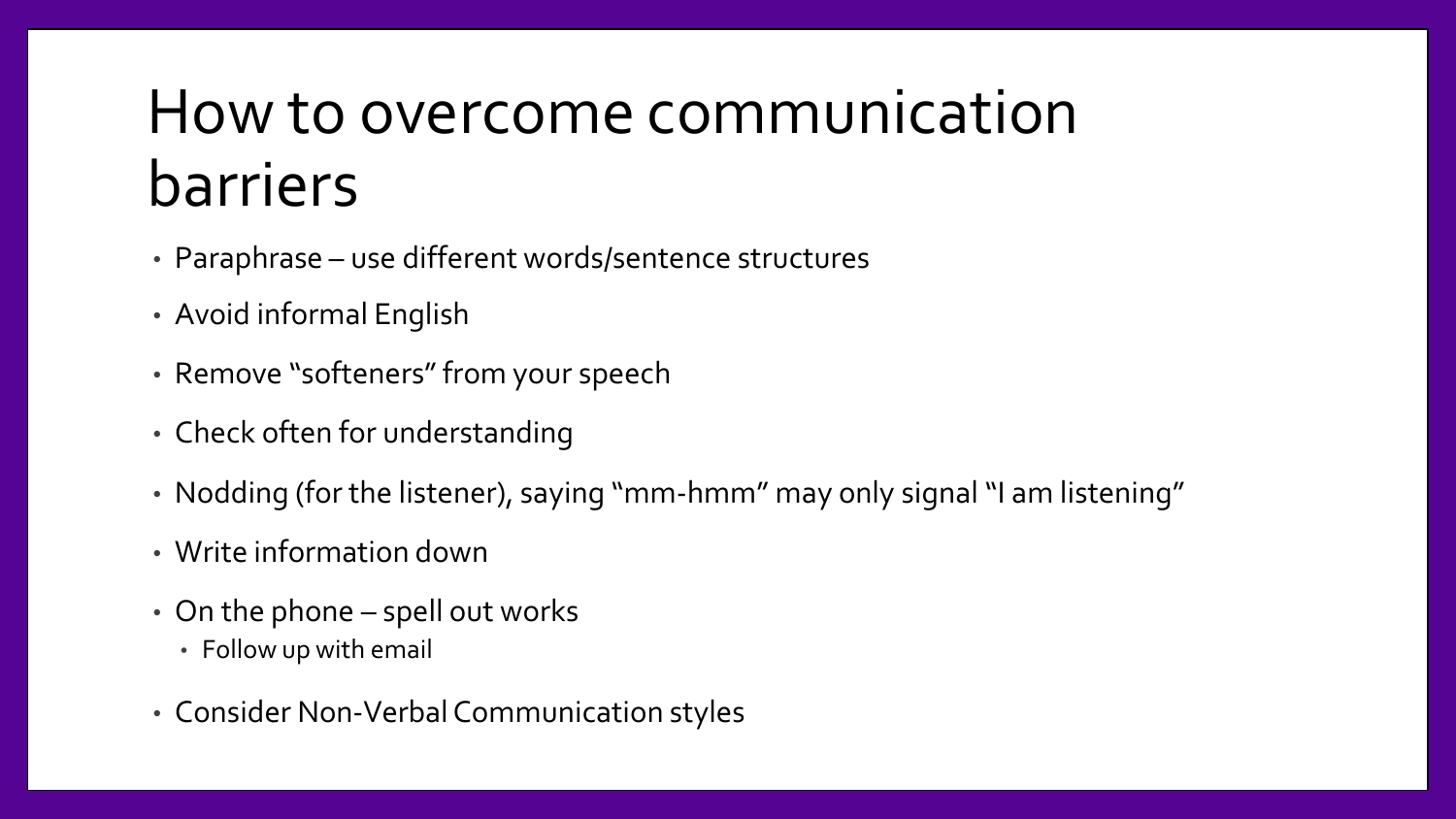# When Confronting Prejudice

- Remain calm and know your triggers;
- Don't label anyone;
- "When you say \_\_\_\_\_\_\_\_\_\_\_, it sounds \_\_\_\_\_\_\_\_\_\_\_\_;"
- Suggest other words that could be used;
- "I would appreciate it if you didn't say things like that when I'm around;"
- Provide justification for why you believe it was prejudice;
- If possible, take the opportunity to educate.
- Keep your composure;
- Be confident;
- Be clear and concise;
- Be welcoming and encouraging;
- Show empathy, but don't agree;
- If nothing else, say "OUCH!"